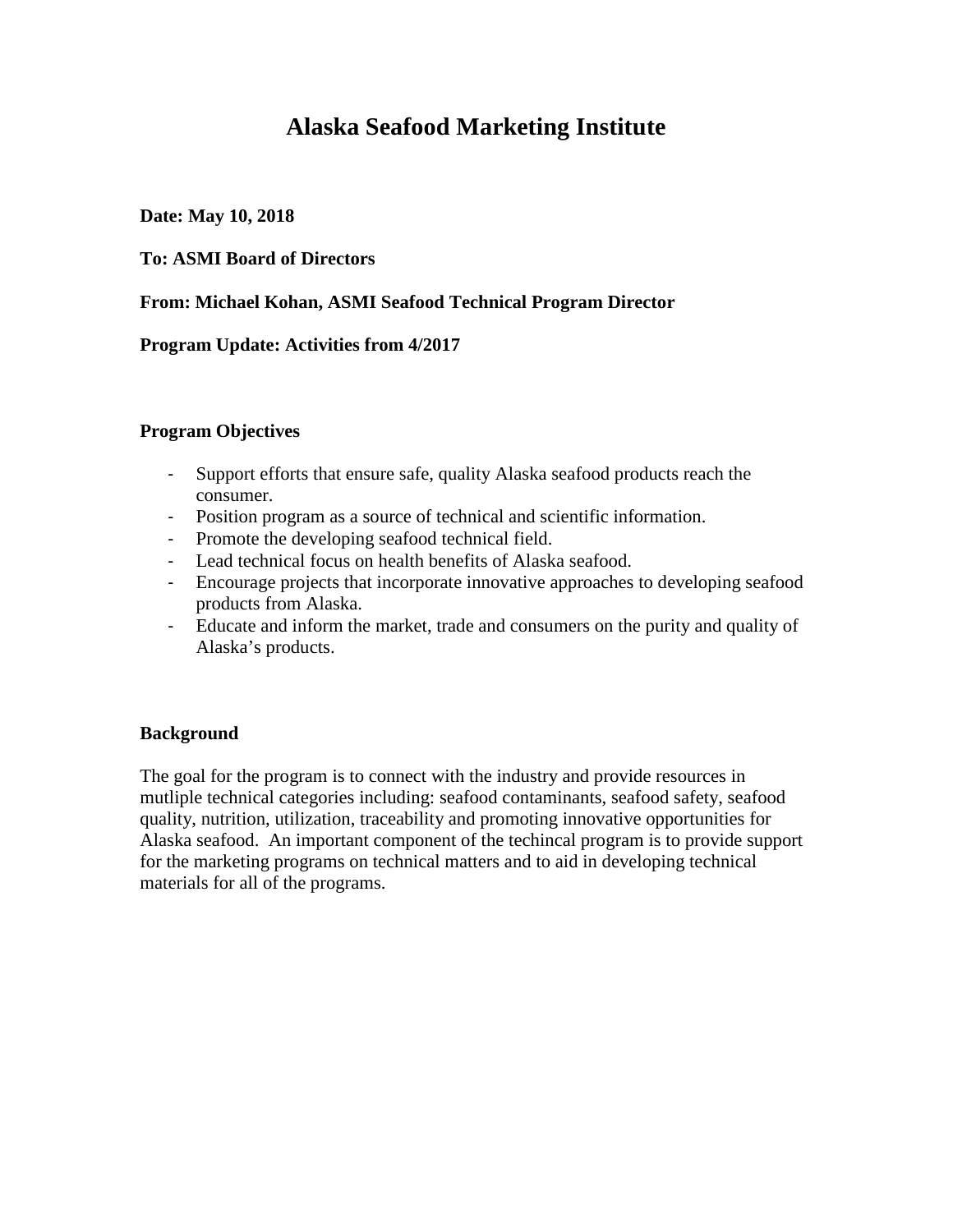# **Seafood Technical Program Overview**



WHITEFISH

# **Applied Investigations**

*Research opportunities related to the quality and value of Alaska seafood*

- seafood nutrition and quality
- processing issues
- environmental issues

# **Supplied Materials**

*Outreach and educational material related to Alaska seafood*

> - develop content, materials and provide guidance for technical issues of concern

- develop materials for industry on quality and processing techniques





*technical issues for the industry*

promote the seafood technical field

- collaborate with the fishing industry to develop cohesive strategies for the sustainable growth of Alaska seafood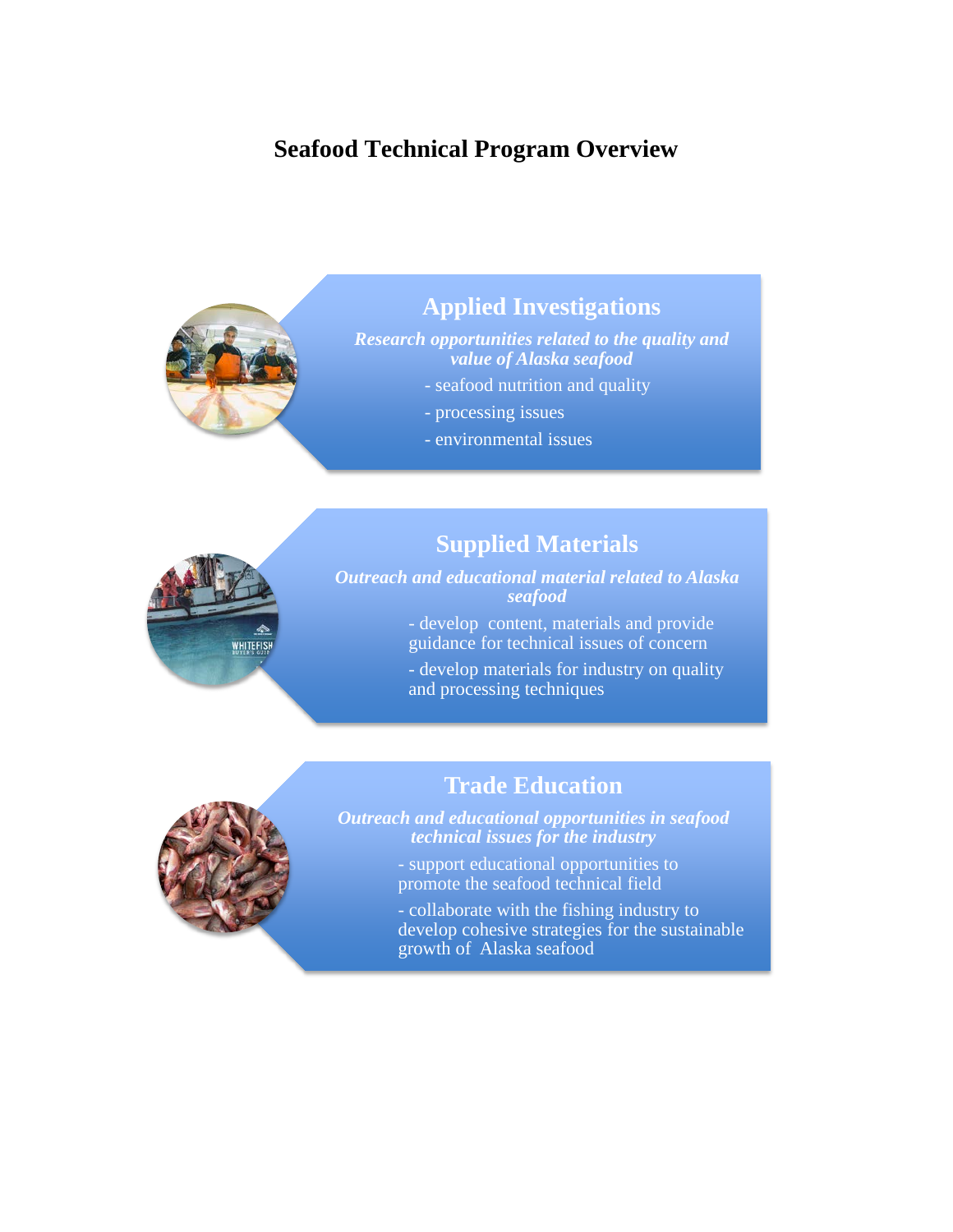### **Projects**

Projects of interest for the technical program were determined by direction from the seafood technical committee.

#### Applied Investigations

- PCCRC Pollock and Halibut Milt Grant
	- o The technical program collaborated with research staff from OSU and UAF and was awarded a \$107,000 grant to fulfill objectives from the research proposal, 'Development of Value-added Market Opportunities for Pollock and Halibut Co-products.' This multi-year project will employ one graduate student to extract nucleotides from milt samples and analyze nutrient information and an undergraduate student to identify market opportunities for nucleotide content.
- Alaska Sea Grant Internships
	- o The technical program collaborated with Alaska Sea Grant to offer two graduate level internships in 2017 that were positioned at the Kodiak Seafood and Marine Science Center (KSMSC). One graduate student conducted further research on parasite control measures for Alaska seafood and presented and won best poster at the Pacific Fisheries Technologist conference. In 2018, we are working with Louisiana State University and University of Alaska Fairbanks Sea Grant to employ a graduate intern student May through August studying the effectiveness of chitosan salt solutions and 1) quality, 2) shelf life and 3) listeria control on RTE crab product. Chitosan will be donated from Tidal Vision utilizing crab shell waste from the Alaska seafood industry. The previous study with Sea Grant, parasite viability with freezing and cooking temperature thresholds, is still active and we are looking for further research options for a published study next year.
- University of Connecticut/Seafood Industry Research Fund
	- o We are working with the Seafood Industry Research Fund (NFI) to collaboratively fund a study by the University of Connecticut to gather key information regarding dietary fish consumption patterns in breast cancer survivors (BCS) experiencing symptoms of persistent pain and fatigue (PPF). This 2 year investigation uses the USDA dietary guidelines as a basis to assess the consumption of more fish for improved dietary intake patterns for BCS. A specific aim of the project will be to look at the effects of high and low DHA diets on inflammatory load and PPF severity. There are 150 participants in the study who will have personalized meal plans of 4-7 cans (648-1134 mg of DHA) of **canned/pouched Alaska pink salmon** a week for a period of 6 weeks. The participants are encouraged to use the ASMI canned salmon recipes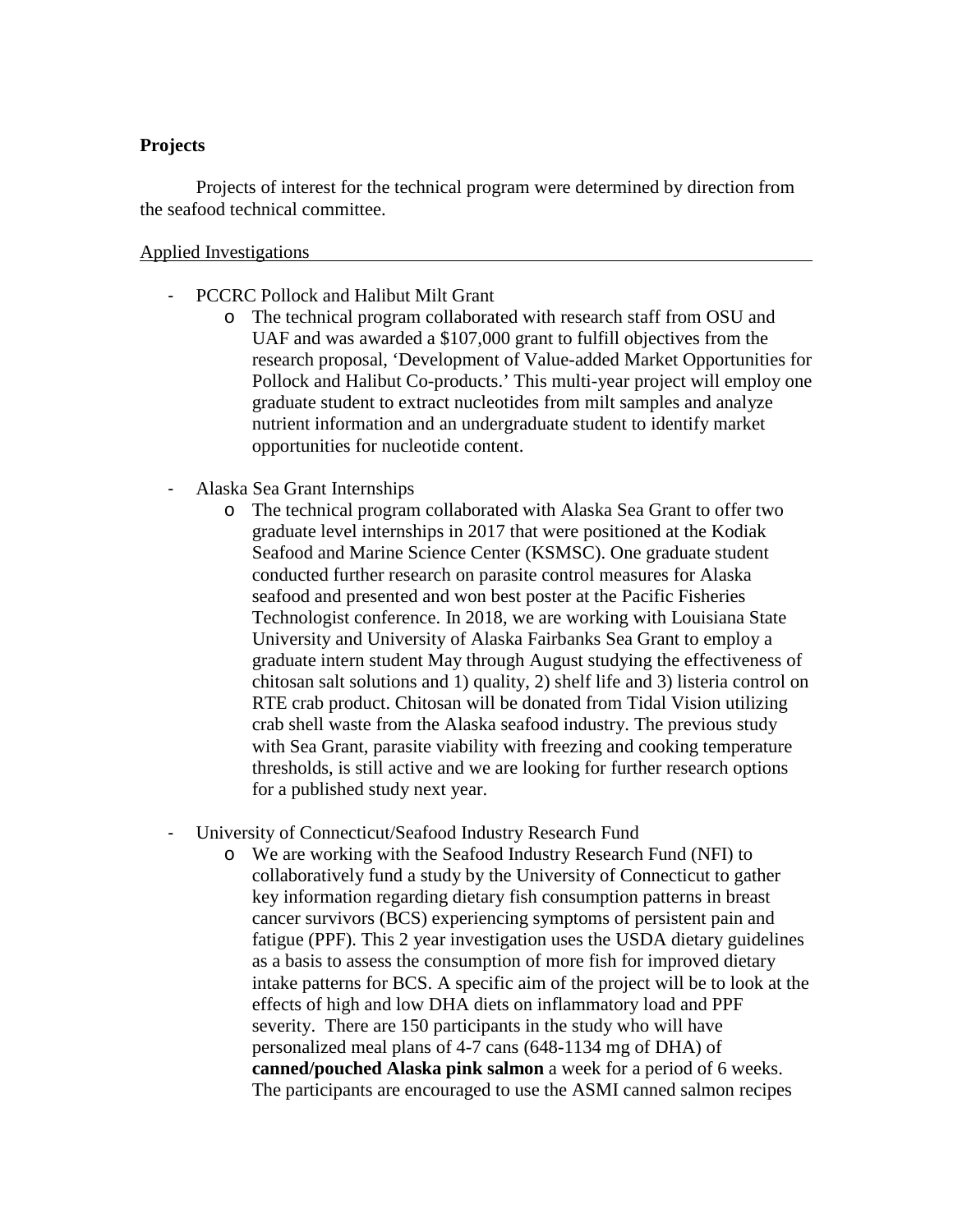for menu planning. The project started March 1, 2018 and will be completed March of 2020.

Supplied Materials

- ASMI Seafood Buyer's Guides
	- o New shellfish buyer's guide was published with input from the shellfish and technical committees.
- ASMI Species Fact Sheets
	- o We are collaborating with all ASMI programs to develop new species fact sheets for Alaska species.
- ASMI Quality
	- o An ASMI/Sea Grant intern worked with the Kodiak Trident facility to develop Good Manufacturing Practices posters for processing facilities.
	- o We developed quality handling posters for the industry to encourage and promote quality handling practices.
	- o We are working to update, organize and develop quality resources on the .org website.
	- o We are developing outreach material for quality handling for salmon, halibut and sablefish harvesters this summer/fall. We will develop short (< 1 minute) video clips and associated image tutorials on aspects of quality handling for different gear types and species (i.e. how to bleed, how to ice, how to transport) at the harvester level. This is in response to a direct ask from the ASMI salmon committee. Future plans are to extend this theme of quality handling outreach material to the processor, distributor and retail/foodservice. This material will be the start to revising the quality website on the ASMI .org site.
	- o Digitized art and revised copy for the skin color guide and meat color cards.
- ASMI Utilization
	- o Developed an infographic depicting the current utilization of Alaska seafood with data from the specialty products project.
- ASMI Nutrition
	- o Provided an update for industry on upcoming FDA nutrition facts label changes.
	- o Provided an infographic for Alaska seafood's functional nutrition messaging.
	- o Provided content and layout for the nutrition website update for the .org site.